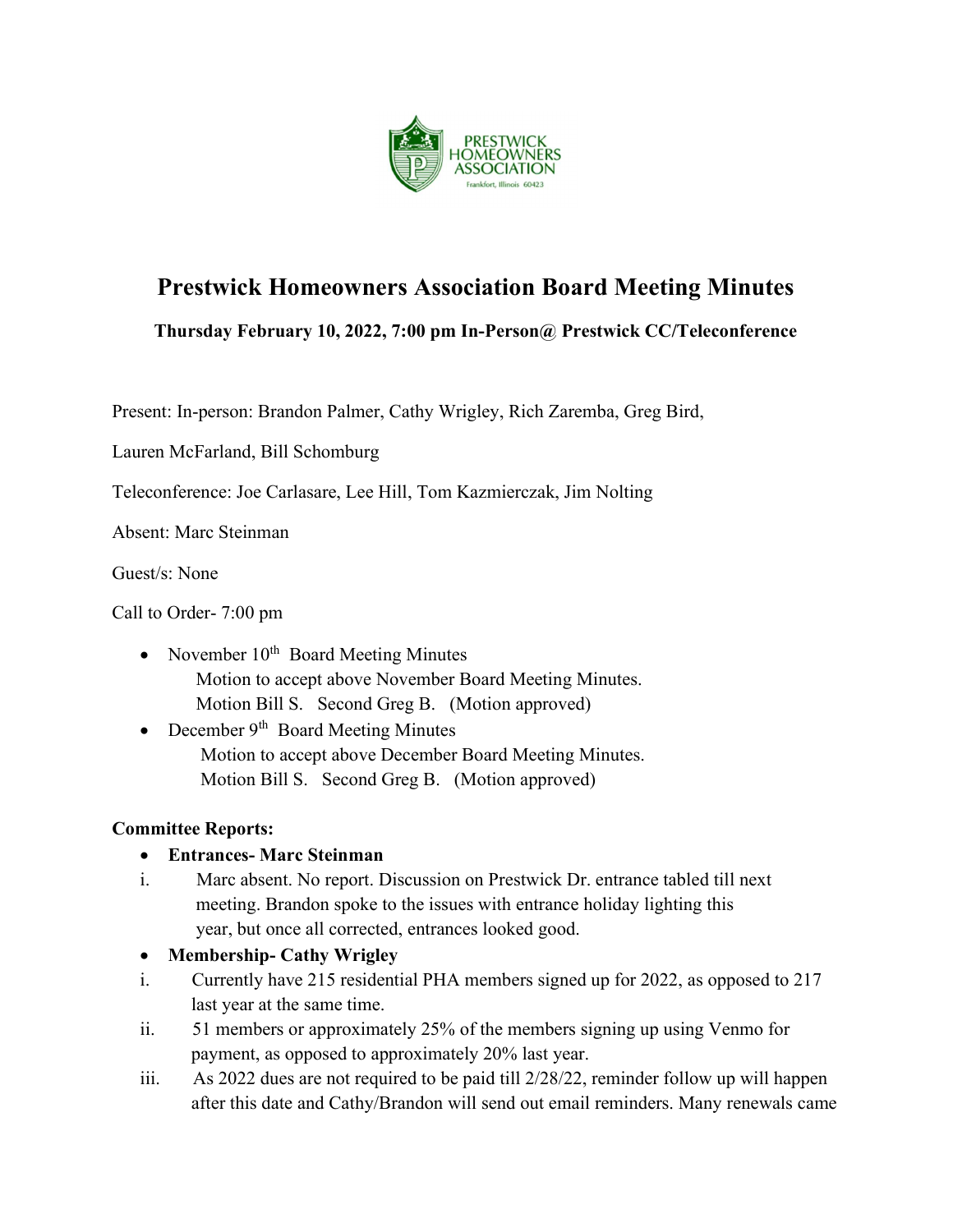in at \$100.00 vs. the \$125.00 fee for this year, but no one has questioned the due's increase for 2022. Cathy questioned the Board on some returned renewals she has received.

iv. Bill had questions on residential versus condo membership numbers. Greg complimented Cathy on job she has done regarding membership and feels this year is on track to match last year.

# Marketing/Social Media- Lauren McFarland

- i. Lauren will include a reminder note in the next PHA newsletter regarding membership renewal for the new year and will continue to include ongoing events and ordinances throughout Frankfort. Brandon indicated next PHA newsletter should come out at the end of the month.
- ii. Indicated last newsletter addressed the coyote issue throughout the neighborhood, and coyotes are widely discussed on the Prestwick resident Facebook page as well.
- iii. Greg suggested that the PHA newsletter also ask residents to pick up any trash they may see lying around, especially on garbage day, as a courtesy to all residents.

# Architectural Review (ARC)- Bill Schomburg

- i. All has been quite on building projects of late. Mainly roof and window replacements. Waiting for a response from a homeowner concerning the possibility of putting a portico addition onto residence. Bill reiterated he tries to respond same/next day on resident requests.
- ii. Cathy indicated she was not able to make meeting with residents and village concerning tree preservation discussion in the village and surrounding neighborhoods.

### Financial- Tom Kazmierczak

- i. Tax return for 2021 the HOA has been filed by Tom. Has been accepted by the Illinois Department of Revenue and by the IRS at the federal level.
- ii. Treasurer's report for December discussed. Sources of revenue the month: \$0.11 interest on the Money Market account. Disbursements for December include: \$180.00 paid to Catalyst Consulting and a debit memo for \$15.00 service charge for Chase Bank (which was reversed at the beginning of January.) Reviewed balances in Operations/Money Market accounts.
- iii. A copy of the entire year's financial transactions was also submitted by Tom to the Board.

Motion to approve the December Treasurer's Report. Motion Greg B. Second by Joe C. (Motion approved)

iv. Treasurer's report for January discussed. Tom indicated the PHA has had the best collection of membership dues in January since Tom has been Treasurer. \$21,920.00 collected in membership dues. Collected \$60.00 as well from an ad. Disbursements for the month included: \$1645.00 to Tom Barz & Associates for insurance; \$17.00 to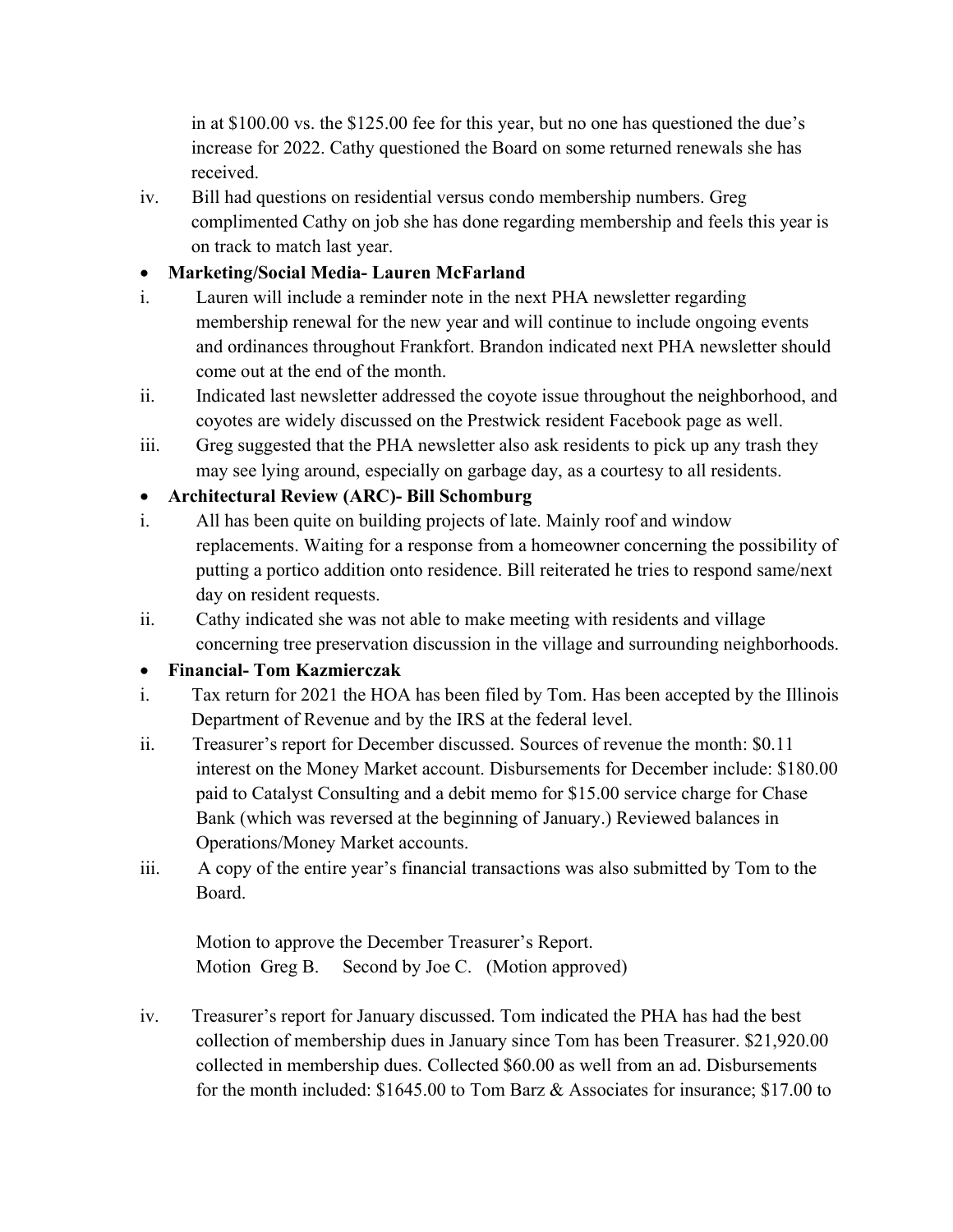Rich Zaremba for the PHA annual corporate filing: and a \$33.80 service charge from Chase Bank. Reimbursed back to the Money Market account \$1500.00 from the checking account from deposits made. Reviewed balances in Operations/Money Market accounts.

 Motion to approve the January Treasurer's Report Motion Greg B. Second by Bill S. (Motion approved)

v. Brandon discussed reaffirming the revised budget proposal for 2022.

Motion to approve the revised budget for 2022. Motion Greg B. Second by Cathy W. (Motion approved)

- vi. Jim thanked, and Board agreed, that Tom has done an outstanding job over many years as PHA's Treasurer.
- vii. Bill questioned if contact has been made with Mayor Ogle and the village concerning the costs of taking on the maintenance of the Prestwick Dr. entrance. Brandon acknowledged that this is something for Marc to potentially look into.
- Social- Brandon Palmer
- i. Block party reminder by Brandon PHA will provide up to \$100.00 to support a block party in each section (Aberdeen, Prestwick Dr., Shetland, Highland/St. Andrews Way.) Everyone in the section must be invited (including all cull-de-sac and condos.)

#### Security- Brandon Palmer

- i. Lock it or Lose it reminder.
- ii. Entrance security camera discussion and concerns/costs/privacy discussed, as this has been a past concern/request to examine at all Prestwick entrances by a number of Prestwick residents, including a discussion of those residents who already have cameras on their property. Greg suggested conducting a survey of residents who may be in favor/or not of adding entrance cameras. Brandon will put together a survey regarding this issue prior to the next PHA meeting.
- iii. Brandon addressed the reason why blue ribbons had been placed at the Prestwick entrances and various individual homeowner's residences, concerning a young Frankfort girl who is suffering from an inoperable health condition.
- Website- Brandon Palmer

Has been updated.

- Governmental– Joe Carlasare
- i. Joe indicated police department dialogue continues. Complaint issues traditionally quite down in the winter months, but police are monitoring speeding issues on both sides of Prestwick. In May, the police department will be offering a speed trailer at a location of the PHA Board's choosing, and Joe suggests putting this trailer on